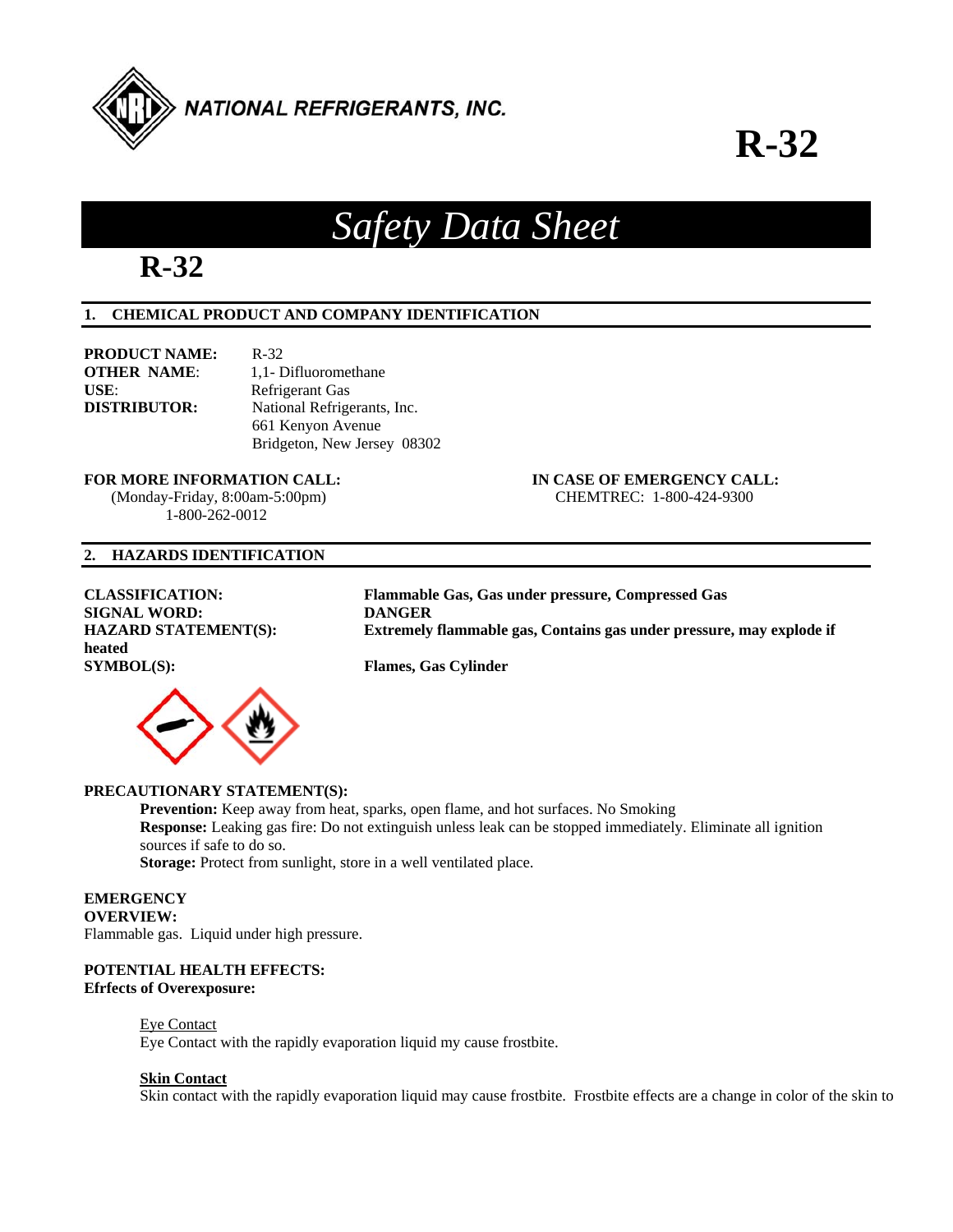

grey or white, followed by blistering.

#### Inhalation

 Vapor is heavier than air and can cause suffocation by reducing oxygen available for breathing. Inhalation of high vapor concentration may cause dizziness, disorientation, incoordination, narcosis, nausea or vomiting, leading to unconsciousness, cardiac irregularities, or death.

### **Ingestion**

Not an expected route of exposure.

### **OTHER EFFECTS OF OVEREXPOSURE:** None Expected.

### **3. COMPOSITION / INFORMATION ON INGREDIENTS**

### **INGREDIENT NAME CAS NUMBER WEIGHT %**

1,1-Difluoromethane 75-10-5 100

#### **COMMON NAME and SYNONYMS**

R-32; HCFC-32

There are no impurities or stabilizers that contribute to the classification of the material identified in Section 2

#### **4. FIRST AID MEASURES**

#### **SKIN:**

Immediately wash with plenty of warm water (do not rub). Thaw affected area with water. Remove contaminated clothing. Caution: clothing may adhere to the skin in case of freeze burns. If symptoms (irritation or blistering) develop, get medical attention.

#### **EYES:**

Immediately flush with plenty of water. After initial flushing, remove any contact lenses and continue flushing for at least 15 minutes. Hold eyelids open during flushing. Have eyes examined and treated by medical personnel.

#### **INHALATION:**

Move victim to fresh air. Keep warm and at rest. If breathing is labored, give oxygen. If only breathing has stopped, give artificial respiration with a pocket mask equipped with a on-way valve to prevent exposure to product or body fluids. If breathing has stopped and there is no pulse, give cardiopulmonary resuscitation (CPR). Get immediate medical attention.

#### **INGESTION:**

Highly unlikely, but should this occur, freeze burns will result. Do not induce vomiting unless instructed to do so by a physician.

# **ADVICE TO PHYSICIAN:**

Symptomatic and supportive therapy, as indicated. Administration of epinephrine or similar sympathomimetic drugs should be with special caution and only in situations of emergency life support as cardiac arrhythmias may result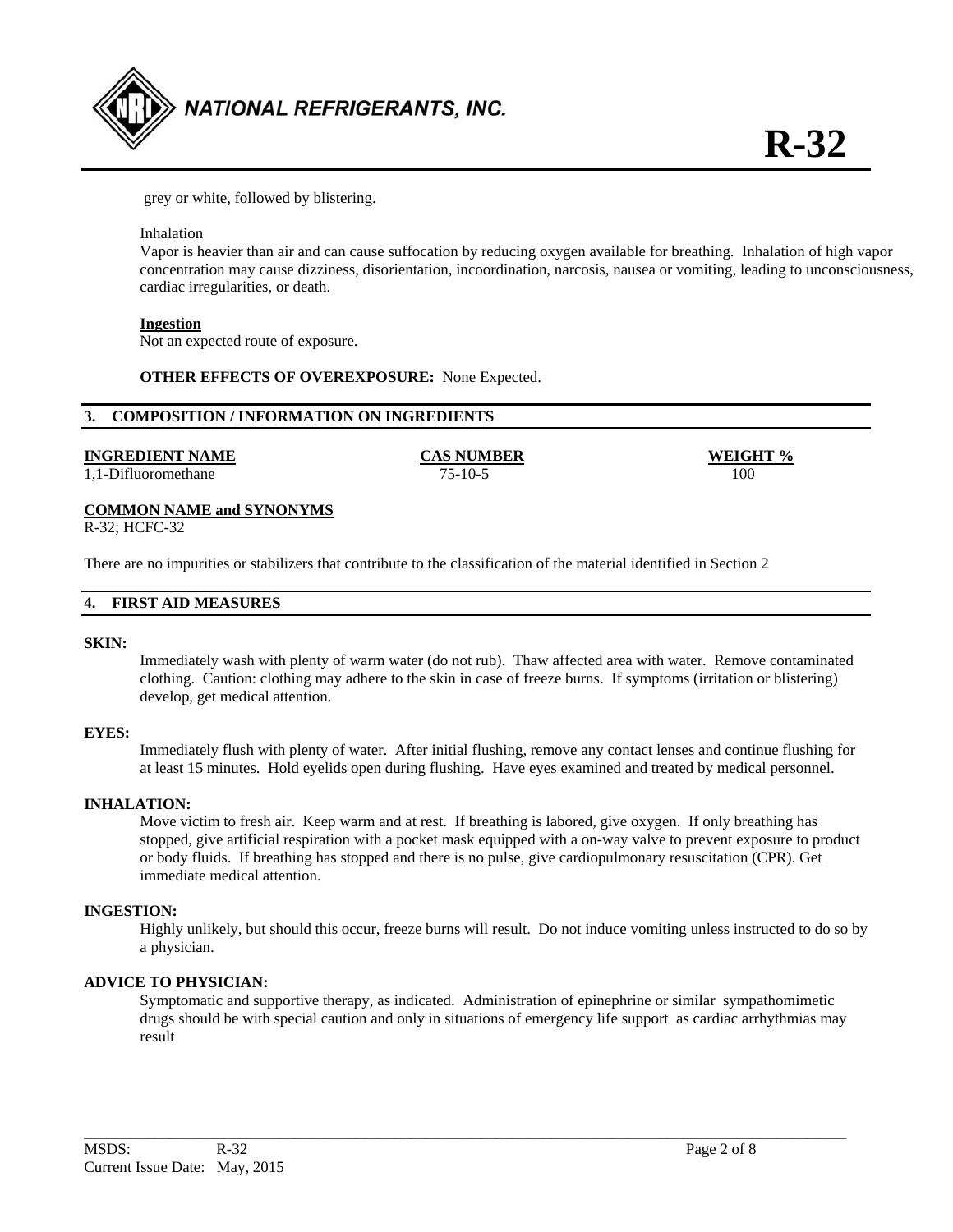

# **5. FIRE FIGHTING MEASURES**

### **FLAMMABLE PROPERTIES**

| Not applicable  |
|-----------------|
| Not available   |
| $31\%$ (% v/v)  |
| 14\% $($ % v/v) |
|                 |

#### **HAZARDOUS REACTIONS:**

Reacts with finely divided metals such as aluminum, zinc, magnesium, and alloys containing more the 2% magnesium. Can react violently if in contact with alkali metals and alkaline earth metals such as sodium, potassium, or barium.

During a fire the product can form toxic and corrosive gases such as hydrogen fluoride.

#### **EXTINGUISHING MEDIA:**

 Suitable extinguishing medium is dry powder. Allow escaping gas to urn under controlled conditions. Extinguish only if escape of gas can be rapidly stopped as it may form a flammable vapor cloud.

### **FIRE AND EXPLOSION HAZARDS:**

 Flammable liquefied gas. Container may burst under intense heat. Ruptured cylinders may rocket or fragment. Heavy vapor may suffocate.

Certain mixtures of HFC-32 and chlorine may be flammable under some conditions.

#### **FIRE FIGHTING PROCEDURES**:

Water spray should be used to cool containers.

# **FIRE FIGHTING PROTECTIVE EQUIPMENT:**

Use self-contained breathing apparatus with a full-face piece and special protective clothing.

# **6. ACCIDENTAL RELEASE MEASURES**

This product is a flammable, liquefied gas, which exits the container at temperatures capable of causing freeze burns (frostbite). Contents under pressure. Ruptured cylinder may rocket or fragment.

Precautions should take into account the severity of the leak or spill.

Move unprotected personnel upwind of leaking container. Remove ignition sources and ventilate the spill area. Use recommended personal protection and shut off the leak, if without risk. If possible, elevate leak position to highest point of container (should leak gas, not liquid). Water should never be put on leak nor should cylinder be immersed. If possible, dike and contain spillage. Prevent liquid from entering sewers sumps, or pit areas since vapor is heavier than air and can create a suffocation atmosphere. Capture material for recycle or destruction if suitable equipment is available.

**\_\_\_\_\_\_\_\_\_\_\_\_\_\_\_\_\_\_\_\_\_\_\_\_\_\_\_\_\_\_\_\_\_\_\_\_\_\_\_\_\_\_\_\_\_\_\_\_\_\_\_\_\_\_\_\_\_\_\_\_\_\_\_\_\_\_\_\_\_\_\_\_\_\_\_\_\_\_\_\_\_\_\_\_\_\_\_\_\_\_\_\_\_\_\_\_\_\_** 

Notify applicable government authority if release is reportable or could adversely affect the environment.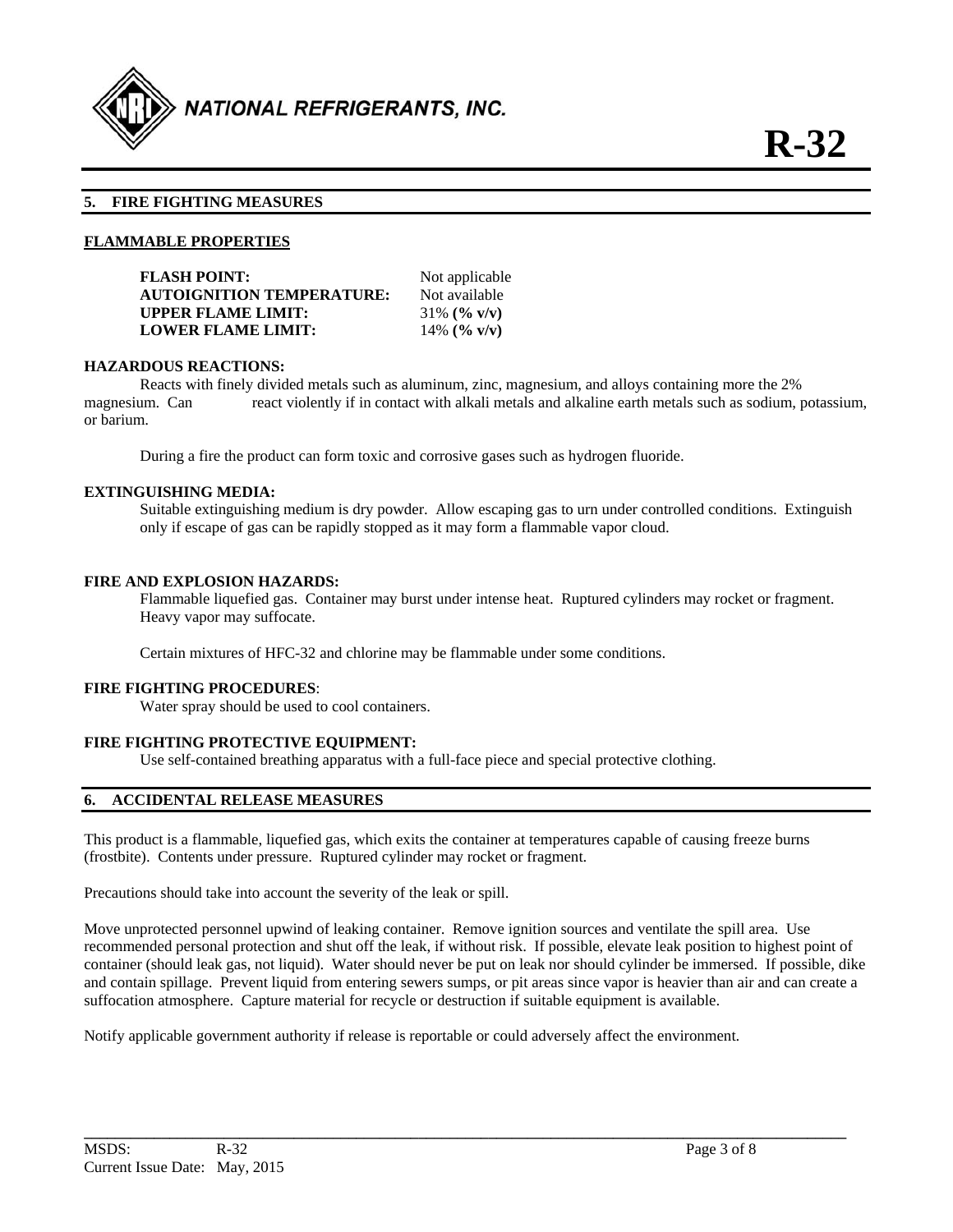

# **7. HANDLING AND STORAGE**

#### **HANDLING:**

Wear appropriate personal protective equipment. A safety shower and eyewash station should be nearby and ready for use.

This product is a flammable, liquefied gas, which exits the container at temperatures capable of causing freeze burns (frostbite). Ensure personnel are trained in handling and storing cylinders. Secure containers at all times. Keep containers closed when not in use.

Ensure there is adequate ventilation or use proper respiratory protection in poorly ventilated or confined areas. Avoid causing and inhaling high concentration or vapor. Atmospheric levels should be controlled to below the occupational exposure limit and kept as low as practicable.

Prevent liquid or vapor from entering sumps or sewers since vapor is heavier than air and may form suffocating atmospheres.

Do not put mixtures of HFC-32 with air or oxygen under pressure; do not use such mixtures for leak or pressure testing.Do not heat containers.

Liquid transfers between containers may generate static electricity. Ensure adequate grounding.

Avoid trapping liquid between closed valves or overfilling containers as high pressures can develop with an increase in temperature.

Avoid HFC-32 contact with flames or very hot surfaces.

#### **STORAGE RECOMMENDATIONS:**

Keep containers tightly closed, in a cool, well-ventilated place. Keep containers dry. Keep from incompatibles, open flames, hot surfaces, welding operations, and other heat sources.

#### **STORAGE TEMPERATURE:**

Store at temperature not exceeding 125 deg. F. (52deg. C).

# **INCOMPATIBILITIES:**

Freshly abraded aluminum surfaces at specific temperatures and pressures may cause a strong exothermic reaction. Chemically reactive metals: potassium, calcium, powdered aluminum, magnesium, and zinc.

# **8. EXPOSURE CONTROLS / PERSONAL PROTECTION**

#### **ENGINEERING CONTROLS:**

Use ventilation to maintain safe levels. Where appropriate engineering controls are not in place or are inadequate, wear suitable respiratory equipment.

# **PERSONAL PROTECTIVE EQUIPMENT**

# **SKIN PROTECTION:**

 Take all precautions to prevent skin contact. Use gloves and protective clothing made of material that has been found by user to be impervious under conditions of use to prevent the skin from becoming frozen for contact with liquid. User should verify impermeability under normal conditions of use prior to general use. Additional protection such as an apron, arm covers, or full body suit may be need depending on conditions of use.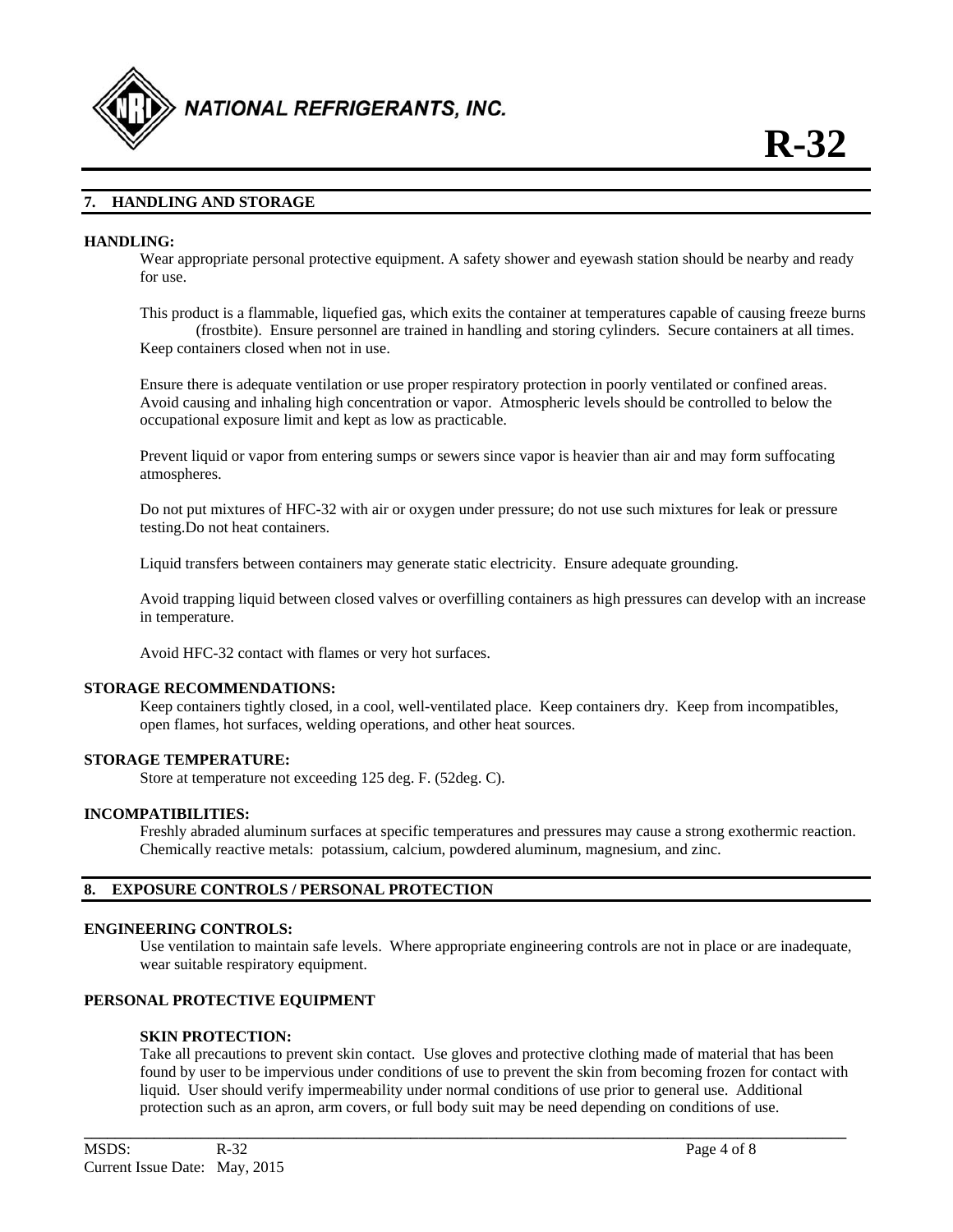

# **EYE PROTECTION:**

Use chemical safety goggles or safety glasses and a face shield when there is potential for eye contact.

#### **RESPIRATORY PROTECTION:**

 Not normally needed if controls are adequate. If needed, use NIOSH/MSHA approved respirator for organic vapors. For high concentrations and oxygen-deficient atmospheres, use positive pressure air-supplied respirator.

#### **OTHER PROTECTION:**

Shower and eye wash station.

# **EXPOSURE GUIDELINES**

**INGREDIENT NAME ACGIH TLV OSHA PEL OTHER LIMIT** 

Difluoromethane None None \*1000 ppm TWA (8hr)

\* = Workplace Environmental Exposure Level (AIHA) Minimize exposure in accordance with good hygiene practice.

# **9. PHYSICAL AND CHEMICAL PROPERTIES**

| <b>APPEARANCE:</b>                        | Colorless liquefied gas                                        |
|-------------------------------------------|----------------------------------------------------------------|
| <b>PHYSICAL STATE:</b>                    | Gas at ambient temperature                                     |
| <b>ODOR:</b>                              | Faint ethereal odor                                            |
| <b>SOLUBILITY IN WATER (weight %):</b>    | Insoluble                                                      |
| <b>BOILING POINT:</b>                     | $-51.7$ °C (-61.1°F)                                           |
| VAPOR PRESSURE (mmHg at 20 deg. C):       | 10,319                                                         |
| <b>FLASH POINT:</b>                       | >662F (ASTM-D-1929 Method B)                                   |
| <b>EVAPORATION RATE</b>                   | Not Available                                                  |
| <b>FLAMMABILITY:</b>                      | Mildly flammable                                               |
| LEL/UEL:                                  | 14.4% / 31%                                                    |
| <b>PARTITION COEFF (n-octanol/water)</b>  | Log Pow: 0.21. Note: This product is more soluble than octanol |
| <b>AUTO IGNITION TEMP:</b>                | $648^{\circ}$ C / 198 $^{\circ}$ F                             |
| <b>DECOMPOSITION TEMPERATURE:</b>         | No data available                                              |
| <b>VISCOSITY:</b>                         | Not applicable                                                 |
| <b>VAPOR DENSITY</b> ( $air = 1.0$ ):     | 1.86 at normal boiling point                                   |
| % VOLATILES BY VOLUME                     | 100 WT%                                                        |
| <b>DENSITY:</b>                           | 0.96 g/cm <sup>3</sup> at 77F (25 <sup>°</sup> C)              |
| $pH$ :                                    | Not applicable                                                 |
| <b>MELTING POINT:</b>                     | $280^{\circ}$ F                                                |
| <b>SPECIFIC GRAVITY</b> (water $= 1.0$ ): | 0.98 at $68F(20^{\circ}C)$                                     |
| <b>MOLECULAR FORMULA:</b>                 | $CH_2F_2$                                                      |
| <b>MOLECULAR WEIGHT:</b>                  | 50.02                                                          |

#### **10. STABILITY AND REACTIVITY**

# **CHEMICAL STABILITY:**

Stable under normal conditions.

#### **INCOMPATIBILITIES:**

Reacts with finely divided metals such as aluminum, zinc, magnesium, and alloys containing more then 2% magnesium. Can react violently if in contact with alkali metals and alkaline earth metals such as sodium, potassium, or barium.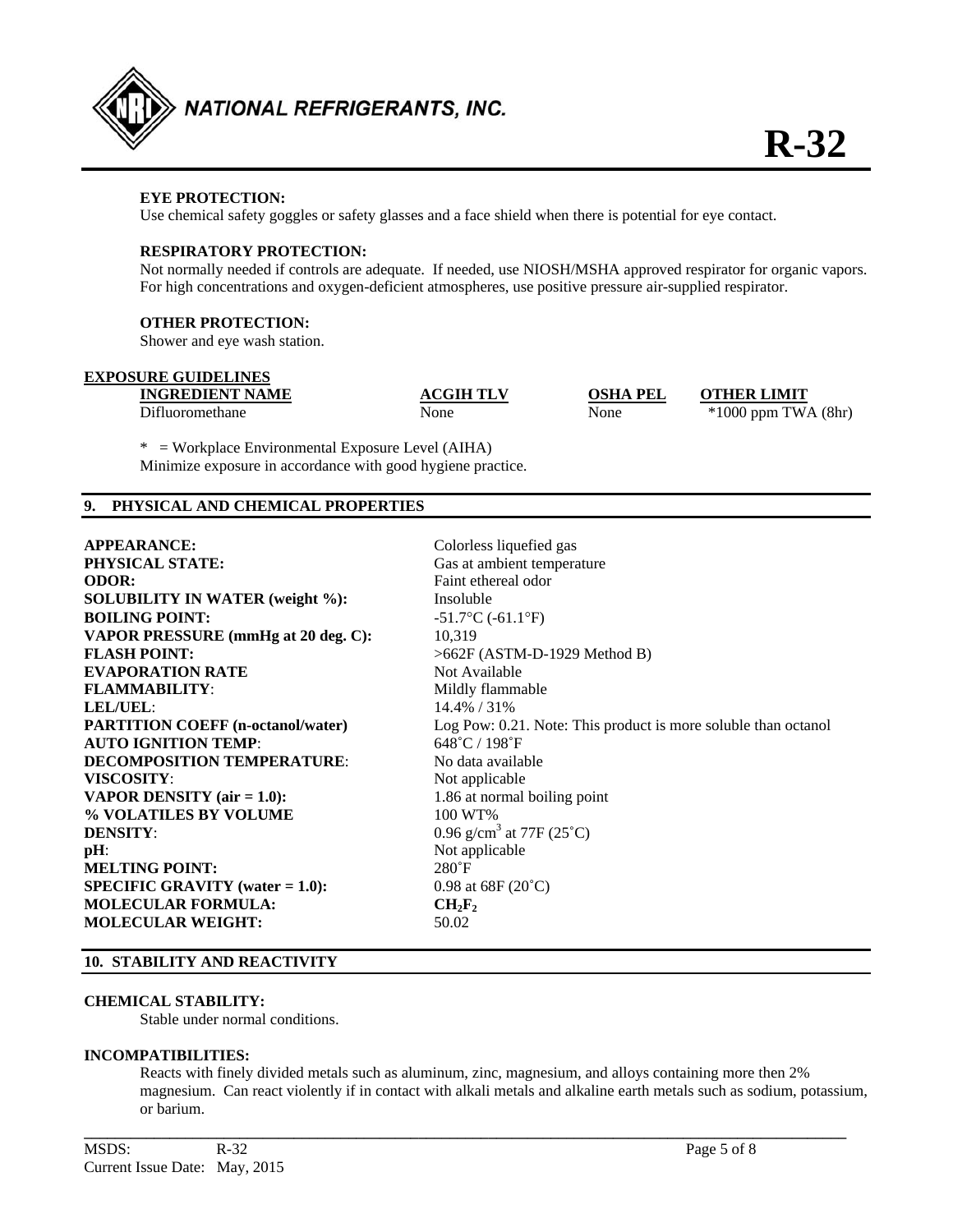

### **HAZARDOUS DECOMPOSITION PRODUCTS:**

Hydrogen fluoride by thermal decomposition and hydrolysis.

# **CONDITIONS TO AVOID:**

Keep away from heat, sparks, and flame. Avoid high temperatures.

#### **HAZARDOUS POLYMERIZATION:**

Will not occur.

# **11. TOXICOLOGICAL INFORMATION**

#### **POSSIBLE HUMAN HEALTH EFFECTS:**

#### **Routes of Exposure:**

Inhalation, ingestion, eye, and skin contact.

| <b>Inhalation:</b>      | Exposure to high vapor concentrations may cause and abnormal heart rhythm and prove suddenly<br>fatal. Very high atmospheric concentrations can cause anesthetic effects progressing from<br>dizziness, weakness, nausea, to unconsciousness. It can act as an asphyxiant by limiting available<br>oxygen. |              |                    |                  |
|-------------------------|------------------------------------------------------------------------------------------------------------------------------------------------------------------------------------------------------------------------------------------------------------------------------------------------------------|--------------|--------------------|------------------|
| <b>Ingestion:</b>       | Highly unlikely, but should this occur, freeze burns will result.                                                                                                                                                                                                                                          |              |                    |                  |
| <b>Eye Contact:</b>     | Liquid splashes or spray may cause freeze burns.                                                                                                                                                                                                                                                           |              |                    |                  |
| <b>Skin Contact:</b>    | Liquid splashes or spray may cause freeze burns.                                                                                                                                                                                                                                                           |              |                    |                  |
| <b>Other Effects:</b>   | None anticipated.                                                                                                                                                                                                                                                                                          |              |                    |                  |
| <b>Carcinogenicity:</b> |                                                                                                                                                                                                                                                                                                            |              |                    |                  |
| <b>Ingredient Name</b>  | <b>NTP STATUS</b>                                                                                                                                                                                                                                                                                          | <b>ACGIH</b> | <b>IARC STATUS</b> | <b>OSHA LIST</b> |

No ingredients listed in this section

#### **ANIMAL DATA:**

LC<sub>50</sub> 4 hr., (rat inhalation) -  $>$  520,000 ppm

Because of its volatility this compound has not been tested for skin or eye irritancy or skin sensitization.

No cardiac sensitization (arrhythmias) occurred in dogs pretreated with epinephrine at 350,000 ppm. In an earlier cardiac sensitization study, a no observed effect level (NOEL) of 200,000 ppm and threshold of 250,000 ppm were established.

No teratogenic effects were seen in rats or rabbits at dose levels up to 50,000 ppm.

No adverse effects were seen at the highest dose level of 50,000 ppm in a 90-day inhalation.

No genotoxicity was observed in a range of in vitro tests or an in vivo mouse micronucleus assay.

# **12. ECOLOGICAL INFORMATION**

#### **PERSISTENCE AND DEGRADATION:**

Decomposes comparatively rapidly in the lower atmosphere (troposphere). Atmospheric lifetime is 4.9 years. Products of decomposition will be highly dispersed and hence will have a very low concentration. It is not considered an ozone-depleting chemical.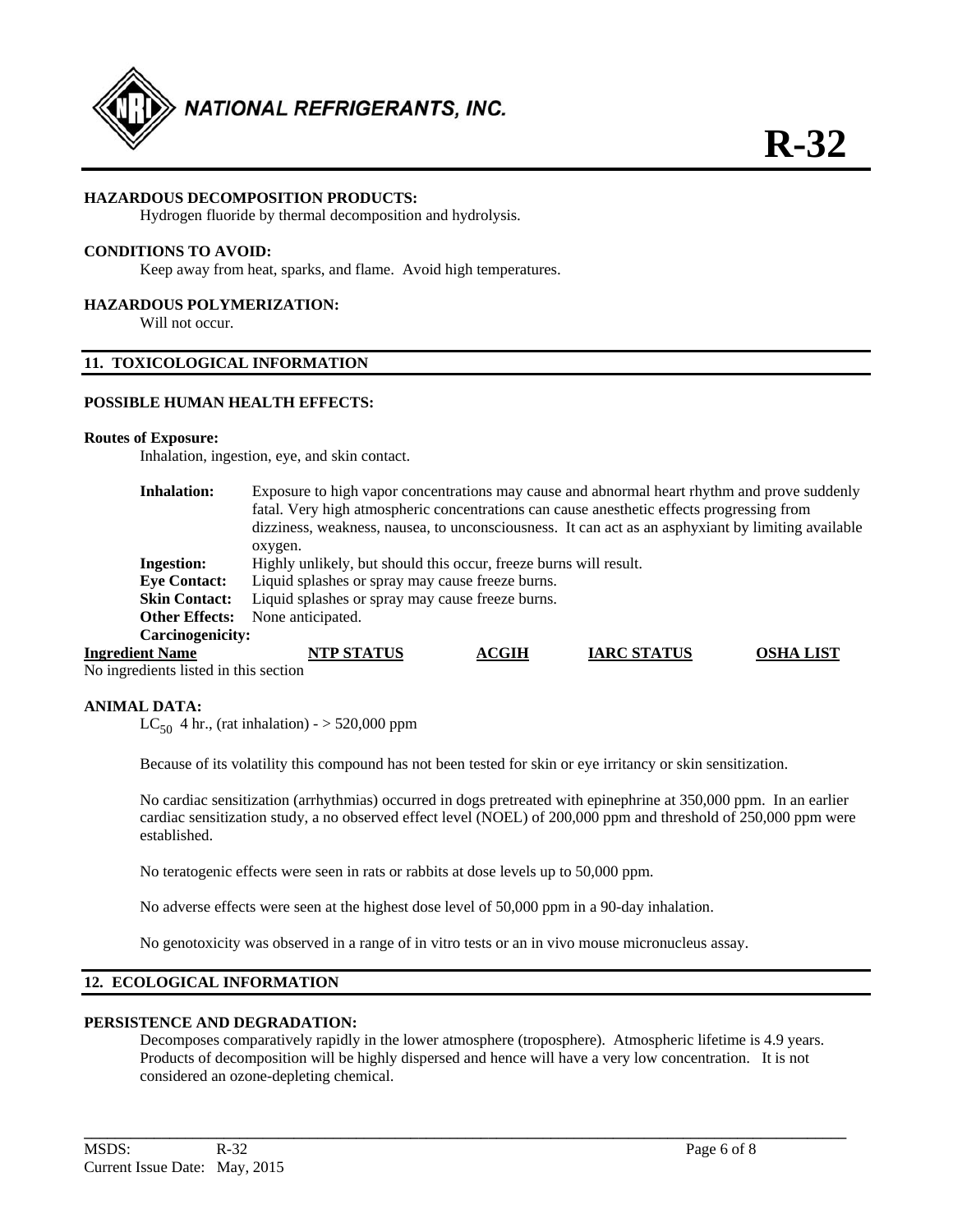

# **EFFECT ON EFFLUENT TREATMENT:**

Discharges of the product will enter the atmosphere and will not result in long-term aqueous contamination.

# **13. DISPOSAL CONSIDERATIONS**

#### **DISPOSAL METHOD:**

Discarded product is not a hazardous waste under RCRA, 40 CFR 261. However, HFC-32 should be recycled, reclaimed, or destroyed whenever possible.

#### **CONTAINER DISPOSAL:**

May contain explosive vapors. Do not distribute, make available, furnish, or reuse container when emptied of the original product. Do not weld or use cutting torch on or near container. Empty container retains product residue. Return containers to supplier.

#### **REFRIGERATION APPLICATION:**

Subject to "no venting" regulations of Section 608 of the Clean Air Act during the service or disposal of equipment.

#### **14. TRANSPORT INFORMATION**

**US DOT ID NUMBER:** UN3252 **US DOT HAZARD CLASS:** US DOT PROPER SHIPPING NAME: Difluoromethane or Refrigerant gas R-32 US DOT HAZARD CLASS: 2.1 US DOT PACKING GROUP: Not applicable

#### **15. REGULATORY INFORMATION**

### **TSCA (TOXIC SUBSTANCES CONTROL ACT) REGULATIONS, 40 CFR 710:**

All ingredients are on the TSCA Chemical Substances Inventory.

# **CERCLA and SARA REGULATIONS:**

40 CFR 372: This product does not contain any chemicals subject to reporting requirements of SARA Section 313.

40 CFR 355: This product does not contain any "extremely hazardous chemical" subject to the requirements of SARA Section 312.

40 CFR 370: Hazardous properties as defined under the Hazard Communication Standard (29 CFR 1910.1200).

 Health: Acute effects (CNS depression, cardiac sensitization). Physical: Flammable liquefied gas. (Actions may be necessary under SARA Section 311 – consult regulations for applicability).

# **16. OTHER INFORMATION**

| <b>CURRENT ISSUE DATE:</b>  | May, 2015      |
|-----------------------------|----------------|
| <b>PREVIOUS ISSUE DATE:</b> | November, 2012 |
|                             |                |

**OTHER INFORMATION:** HMIS Classification: Health – 1, Flammability – 4, Reactivity – 1